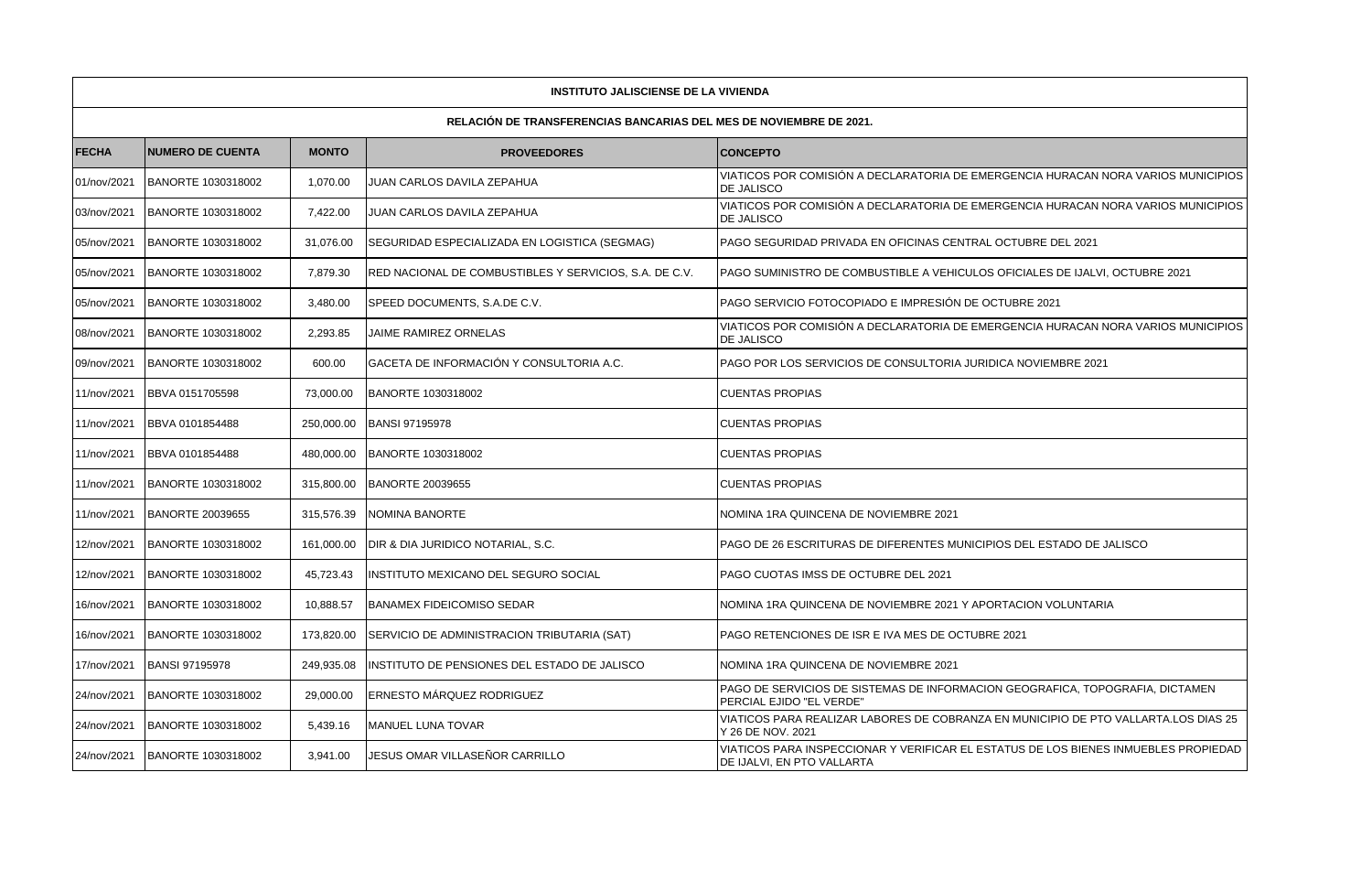| 24/nov/2021 | BANORTE 1030318002      | 1,438.00   | LUIS MANUEL DUEÑAS VAZQUEZ                    | VIATICOS PARA INSPECCIONAR Y VERIFICAR EL ESTATUS DE LOS BIENES INMUEBLES PROPIEDAD<br>IDE IJALVI. EN PTO VALLARTA |
|-------------|-------------------------|------------|-----------------------------------------------|--------------------------------------------------------------------------------------------------------------------|
| 26/nov/2021 | BANORTE 1030318002      | .376.97    | ITELEFONOS DE MEXICO                          | IPAGO SERVICIO DE TELEFONIA CONVENCIONAL DEL MES DE NOVIEMBRE CON AJUSTE EN EL<br><b>PAGO DEL SERVICIO</b>         |
| 26/nov/2021 | BANORTE 1030318002      | 8,992.76   | AXTEL, S.A.B. DE C.V.                         | IPAGO SERVICIOS DE TELEFONIA EMPRESARIAL OCTUBRE Y NOVIEMBRE 2021                                                  |
| 29/nov/2021 | <b>BANORTE 20039655</b> | 314.554.60 | <b>INOMINA BANORTE</b>                        | NOMINA 2DA QUINCENA DE NOVIEMBRE 2021                                                                              |
| 29/nov/2021 | <b>BBVA 0101854488</b>  |            | 251,000.00 BANSI 97195978                     | <b>ICUENTAS PROPIAS</b>                                                                                            |
| 29/nov/2021 | <b>BBVA 0101854488</b>  | 350.000.00 | BANORTE 1030318002                            | <b>ICUENTAS PROPIAS</b>                                                                                            |
| 29/nov/2021 | BANORTE 1030318002      | 314.800.00 | <b>BANORTE 20039655</b>                       | <b>ICUENTAS PROPIAS</b>                                                                                            |
| 30/nov/2021 | BANORTE 1030318002      | 10,888.57  | <b>IBANAMEX FIDEICOMISO SEDAR</b>             | INOMINA 2DA QUINCENA DE NOVIEMBRE 2021 Y APORTACION VOLUNTARIA                                                     |
| 30/nov/2021 | <b>BANSI 97195978</b>   | 250,890.08 | IINSTITUTO DE PENSIONES DEL ESTADO DE JALISCO | INOMINA 2DA QUINCENA DE NOVIEMBRE 2021                                                                             |